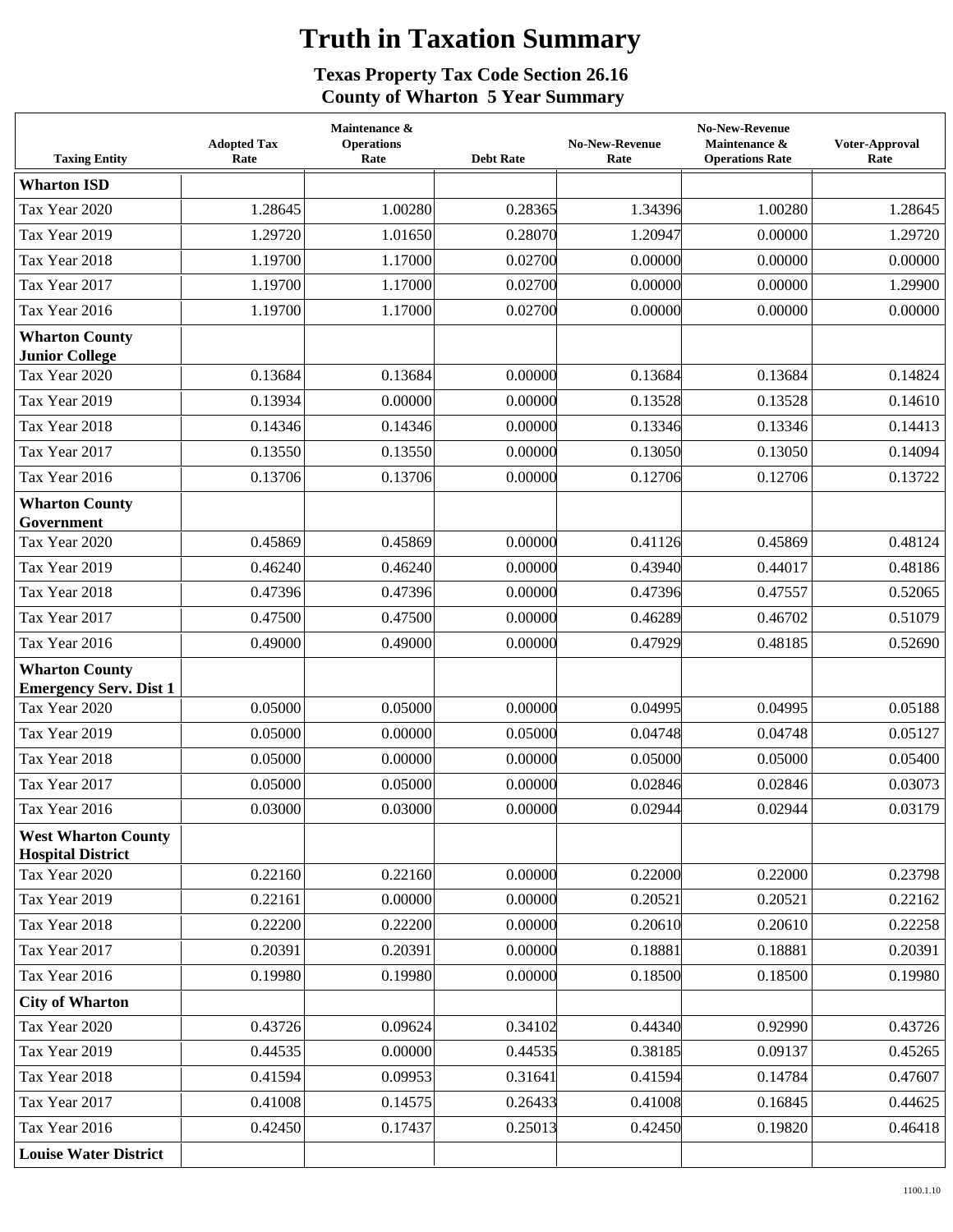| Tax Year 2020                            | 0.14649            | 0.14649            | 0.00000            | 0.00000            | 0.00000            | 0.15150            |
|------------------------------------------|--------------------|--------------------|--------------------|--------------------|--------------------|--------------------|
| Tax Year 2019                            | 0.14649            | 0.14649            | 0.00000            | 0.00000            | 0.00000            | 0.14649            |
| Tax Year 2018                            | 0.14843            | 0.14843            | 0.00000            | 0.00000            | 0.00000            | 0.14843            |
| Tax Year 2017                            | 0.14573            | 0.14573            | 0.00000            | 0.00000            | 0.00000            | 0.14573            |
| Tax Year 2016                            | 0.14987            | 0.14987            | 0.00000            | 0.00000            | 0.00000            | 0.14987            |
| <b>Louise Independent</b>                |                    |                    |                    |                    |                    |                    |
| <b>School District</b><br>Tax Year 2020  | 1.05470            | 1.05470            | 0.00000            | 0.98144            | 0.00000            | 1.05470            |
| Tax Year 2019                            | 1.06835            | 1.06835            | 0.00000            | 1.03819            | 0.94957            | 1.06840            |
| Tax Year 2018                            | 1.17000            | 1.17000            | 0.00000            | 1.17525            | 1.28829            | 1.17000            |
| Tax Year 2017                            | 1.17000            | 1.17000            | 0.00000            | 1.12321            | 1.23490            | 1.17000            |
| Tax Year 2016                            | 1.14000            | 1.14000            | 0.00000            | 1.14358            | 1.10732            | 1.14732            |
| <b>Isaacson MUD District</b>             |                    |                    |                    |                    |                    |                    |
| Tax Year 2020                            | 0.49000            | 0.49000            | 0.00000            | 0.50026            | 0.00000            | 0.50026            |
| Tax Year 2019                            | 0.49000            | 0.56935            | $-0.07935$         | 0.00000            | 0.00000            | 0.56935            |
| Tax Year 2018                            | 0.53114            | 0.53114            | 0.00000            | 0.00000            | 0.00000            | 0.53114            |
| Tax Year 2017                            | 0.53000            | 0.55917            | $-0.02917$         | 0.00000            | 0.00000            | 0.55917            |
| Tax Year 2016                            | 0.56135            | 0.56135            | 0.00000            | 0.00000            | 0.00000            | 0.56135            |
| <b>Hungerford Municipal</b>              |                    |                    |                    |                    |                    |                    |
| <b>Utility District 1</b>                |                    |                    |                    |                    |                    |                    |
| Tax Year 2020                            | 0.25890            | 0.25890            | 0.00000            | 0.00000            | 0.25890            | 0.25890            |
| Tax Year 2019                            | 0.25890            | 0.25890            | 0.00000            | 0.00000            | 0.00000            | 0.25890            |
| Tax Year 2018                            | 0.29461            | 0.29461            | 0.00000            | 0.00000            | 0.00000            | 0.29461            |
| Tax Year 2017                            | 0.24956            | 0.24956            | 0.00000            | 0.00000            | 0.00000            | 0.24956            |
| Tax Year 2016                            | 0.26190            | 0.26190            | 0.00000            | 0.00000            | 0.00000            | 0.26190            |
| <b>Emergency Services</b><br>District 3  |                    |                    |                    |                    |                    |                    |
| Tax Year 2020                            | 0.08358            | 0.08358            | 0.00000            | 0.08358            | 0.08358            | 0.08698            |
| Tax Year 2019                            | 0.82550            | 0.00000            | 0.00000            | 0.08255            | 0.08253            | 0.08913            |
| Tax Year 2018                            | 0.08461            | 0.00000            | 0.00000            | 0.08461            | 0.08461            | 0.09137            |
| Tax Year 2017                            | 0.08500            | 0.08500            | 0.00000            | 0.07156            | 0.07156            | 0.07728            |
| Tax Year 2016                            | 0.07500            | 0.07500            | 0.00000            | 0.05863            | 0.05863            | 0.06332            |
| <b>Emergency Services</b>                |                    |                    |                    |                    |                    |                    |
| District #4                              |                    |                    |                    |                    |                    |                    |
| Tax Year 2020                            | 0.06247            | 0.06247<br>0.00000 | 0.00000<br>0.00000 | 0.06247            | 0.06247            | 0.06478<br>0.06831 |
| Tax Year 2019<br>Tax Year 2018           | 0.63250<br>0.06821 | 0.00000            | 0.00000            | 0.06325<br>0.06821 | 0.06325<br>0.06821 | 0.07366            |
| Tax Year 2017                            | 0.06759            | 0.06759            | 0.00000            | 0.06366            | 0.06366            | 0.06875            |
| Tax Year 2016                            | 0.06759            | 0.06759            | 0.00000            | 0.06260            | 0.06260            | 0.06760            |
|                                          |                    |                    |                    |                    |                    |                    |
| <b>Emergency Services</b><br>District #2 |                    |                    |                    |                    |                    |                    |
| Tax Year 2020                            | 0.10000            | 0.10000            | 0.00000            | 0.09740            | 0.09740            | 0.10153            |
| Tax Year 2019                            | 0.10000            | 0.00000            | 0.10000            | 0.09191            | 0.09191            | 0.09926            |
| Tax Year 2018                            | 0.10000            | 0.10000            | 0.00000            | 0.09880            | 0.09880            | 0.10670            |
| Tax Year 2017                            | 0.10000            | 0.10000            | 0.00000            | 0.09750            | 0.09743            | 0.10522            |
| Tax Year 2016                            | 0.10000            | 0.10000            | 0.00000            | 0.09592            | 0.09592            | 0.10359            |
| <b>Boling ISD</b>                        |                    |                    |                    |                    |                    |                    |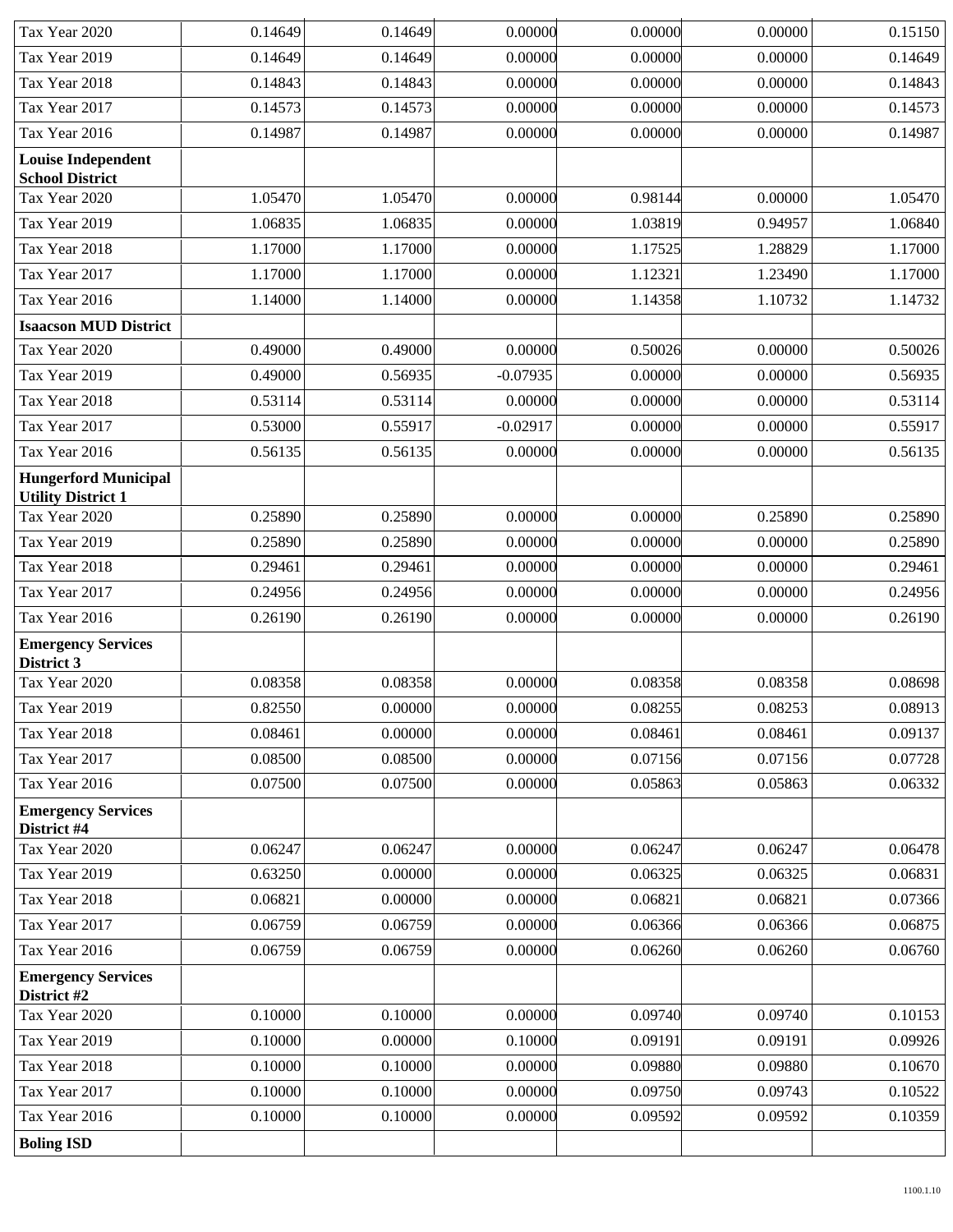| Tax Year 2020                                                     | 0.96640  | 0.96640  | 0.00000  | 0.95657  | 0.00000  | 0.96640  |
|-------------------------------------------------------------------|----------|----------|----------|----------|----------|----------|
| Tax Year 2019                                                     | 0.97000  | 0.97000  | 0.00000  | 0.00000  | 0.00000  | 0.00000  |
| Tax Year 2018                                                     | 1.04000  | 1.04000  | 0.00000  | 0.00000  | 0.00000  | 0.00000  |
| Tax Year 2017                                                     | 1.04000  | 1.04000  | 0.00000  | 0.00000  | 0.00000  | 1.04000  |
| Tax Year 2016                                                     | 1.04000  | 1.04000  | 0.00000  | 0.00000  | 0.00000  | 1.04000  |
| <b>East Bernard ISD</b>                                           |          |          |          |          |          |          |
| Tax Year 2020                                                     | 1.35369  | 1.05470  | 0.29899  | 1.35269  | 1.05470  | 1.35369  |
| Tax Year 2019                                                     | 1.37755  | 1.06835  | 0.30920  | 0.00000  | 0.00000  | 0.00000  |
| Tax Year 2018                                                     | 1.47210  | 0.00000  | 0.00000  | 0.00000  | 0.00000  | 0.00000  |
| Tax Year 2017                                                     | 1.23406  | 1.17000  | 0.06406  | 0.00000  | 0.00000  | 1.23406  |
| Tax Year 2016                                                     | 1.23500  | 0.00000  | 0.00000  | 0.00000  | 0.00000  | 0.00000  |
| <b>BOLING WATER</b><br><b>DISTRICT</b>                            |          |          |          |          |          |          |
| Tax Year 2020                                                     | 0.30772  | 0.30772  | 0.00000  | 0.30772  | 0.00000  | 0.30773  |
| Tax Year 2019                                                     | 0.32102  | 0.32102  | 0.00000  | 0.00000  | 0.00000  | 0.32102  |
| Tax Year 2018                                                     | 0.33000  | 0.34501  | 0.00000  | 0.00000  | 0.00000  | 0.34501  |
| Tax Year 2017                                                     | 0.33000  | 0.33191  | 0.00000  | 0.00000  | 0.00000  | 0.33191  |
| Tax Year 2016                                                     | 0.32000  | 0.32000  | 0.00000  | 0.00000  | 0.00000  | 0.32826  |
| <b>CoastalBend</b><br><b>Groundwater Cons.</b><br><b>District</b> |          |          |          |          |          |          |
| Tax Year 2020                                                     | 0.00799  | 0.00799  | 0.00000  | 0.00799  | 0.00802  | 0.00830  |
| Tax Year 2019                                                     | 0.00800  | 0.00800  | 0.00000  | 0.00000  | 0.00000  | 0.00000  |
| Tax Year 2018                                                     | 0.00830  | 0.00000  | 0.00000  | 0.00000  | 0.00000  | 0.00000  |
| Tax Year 2017                                                     | 0.00830  | 0.00830  | 0.00000  | 0.00806  | 0.00000  | 0.00870  |
| Tax Year 2016                                                     | 0.00850  | 0.00000  | 0.00000  | 0.00000  | 0.00000  | 0.00000  |
| <b>City of El Campo</b>                                           |          |          |          |          |          |          |
| Tax Year 2020                                                     | 0.56338  | 0.36381  | 0.19957  | 0.56338  | 0.50408  | 0.63546  |
| Tax Year 2019                                                     | 0.56887  | 0.39314  | 0.17573  | 0.57387  | 0.41376  | 0.63122  |
| Tax Year 2018                                                     | 0.63218  | 0.42399  | 0.20819  | 0.63218  | 0.45569  | 0.70903  |
| Tax Year 2017                                                     | 0.61414  | 0.44191  | 0.17223  | 0.58633  | 0.40176  | 0.61415  |
| Tax Year 2016                                                     | 0.63000  | 0.43089  | 0.19911  | 0.56345  | 0.39637  | 0.63521  |
| El Campo ISD                                                      |          |          |          |          |          |          |
| Tax Year 2020                                                     | 1.126400 | 1.054700 | 0.071700 | 1.120620 | 0.071760 | 1.126460 |
| Tax Year 2019                                                     | 1.126400 | 1.068400 | 0.058000 | 0.000000 | 0.000000 | 0.000000 |
| Tax Year 2018                                                     | 1.208000 | 0.000000 | 0.000000 | 0.000000 | 0.000000 | 0.000000 |
| Tax Year 2017                                                     | 1.198000 | 1.170000 | 0.028000 | 0.000000 | 0.000000 | 1.200000 |
| Tax Year 2016                                                     | 1.198000 | 0.000000 | 0.000000 | 0.000000 | 0.000000 | 0.000000 |
| <b>City of East Bernard</b>                                       |          |          |          |          |          |          |
| Tax Year 2020                                                     | 0.17803  | 0.17540  | 0.00000  | 0.17574  | 0.17540  | 0.18211  |
| Tax Year 2019                                                     | 0.17803  | 0.00000  | 0.17803  | 0.16485  | 0.16485  | 0.17803  |
| Tax Year 2018                                                     | 0.18198  | 0.18198  | 0.00000  | 0.16850  | 0.16850  | 0.18198  |
| Tax Year 2017                                                     | 0.17139  | 0.17139  | 0.00000  | 0.15870  | 0.15870  | 0.17139  |
| Tax Year 2016                                                     | 0.16293  | 0.16293  | 0.00000  | 0.15087  | 0.15087  | 0.16293  |
| <b>East Bernard Water</b><br><b>District</b>                      |          |          |          |          |          |          |
| Tax Year 2020                                                     | 0.197680 | 0.197680 | 0.000000 | 0.000000 | 0.000000 | 0.197690 |